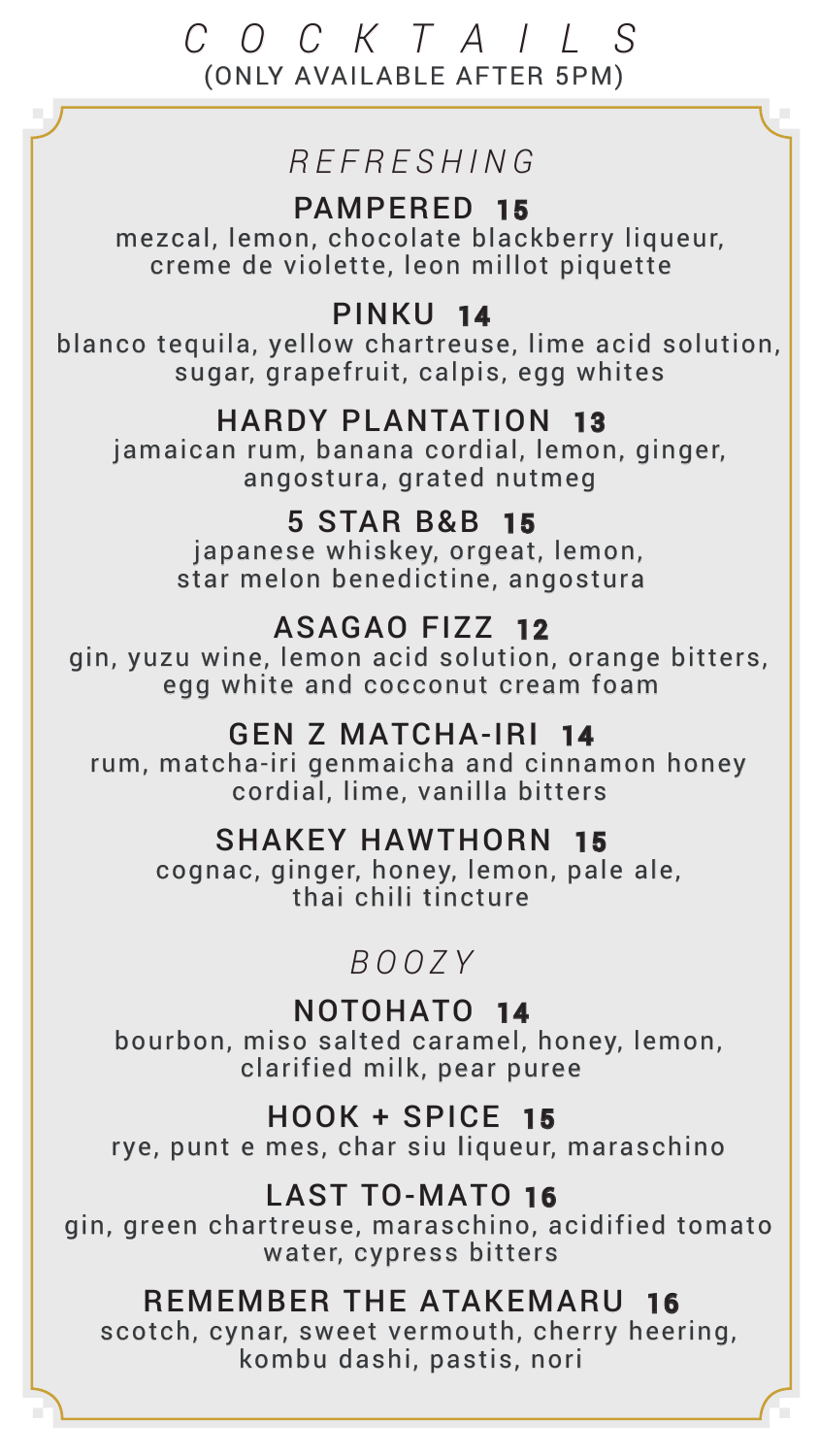# *SAKE*

#### HOUSE SAKE Ask your server

GLASS  $8$  CARAFE  $18$  BOTTLE (720 ML)  $50$ 

TOSHIMORI "BIZEN" JUNMAI GINJOOkayama, Japan Omachi Rice, Sokujo Full Flavour / Smooth, 14.5%

GLASS 11 CARAFE 28 BOTTLE (300 ML) 35

#### SAKEHITOSUJI JUNMAI GINJO

Okayama, Japan Omachi Rice, Yamahai Full Flavour / Sweet / Smooth, 15.5%

GLASS 12 CARAFE 30 BOTTLE (720 ML) 80

#### PEARL JUNMAI GINJO NIGORI

Forest Grove, Oregon, USA Calrose Sacramento Rice Creamy / Sweet / Long Finish, 18%

GLASS 9 CARAFE 20 BOTTLE (750 ML) 55

#### OSAKE JUNMAI NAMA GENSHU

Vancouver, BC BC Rice Earthy / Full Bodies / Smooth, 18%

GLASS 13 CARAFE 32 BOTTLE (375 ML) 45 \*WE CAN SERVE THIS SAKE WARM (43 DEGREES) WHICH IS ONLY DONE BY THE BOTTLE\*

### TEA j

3.5 Silk Road Jasmine Oasis

Silk Road WInter Warrior

Silk Road Black Chai

Japanese Genamicha